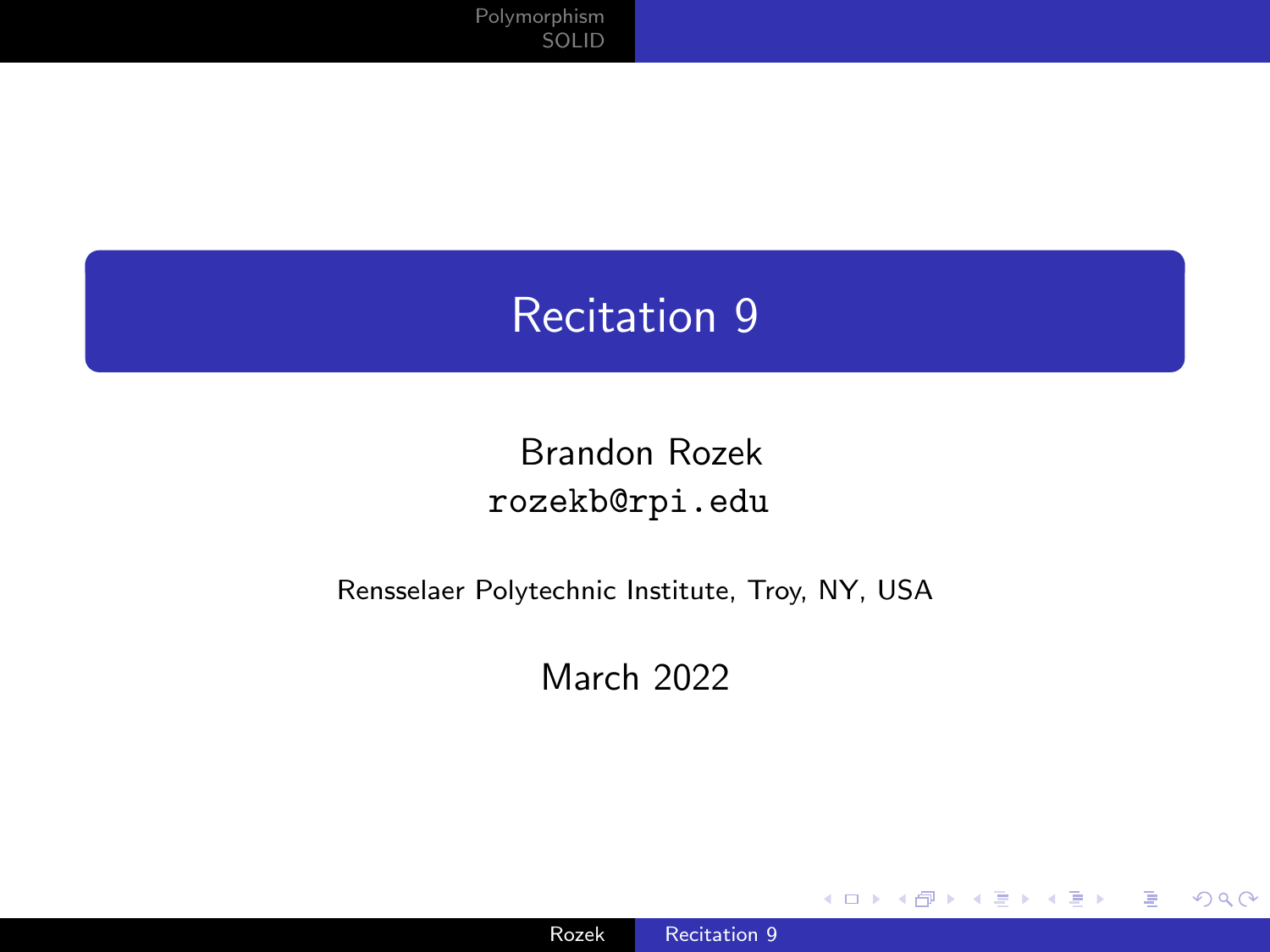[Polymorphism](#page-2-0) [SOLID](#page-9-0)

# **Outline**

Two Things:

- **•** Polymorphism
- SOLID



**Kロト K包ト** 

目

 $\rightarrow$ 

≣

×. D.  $\blacktriangleleft$  E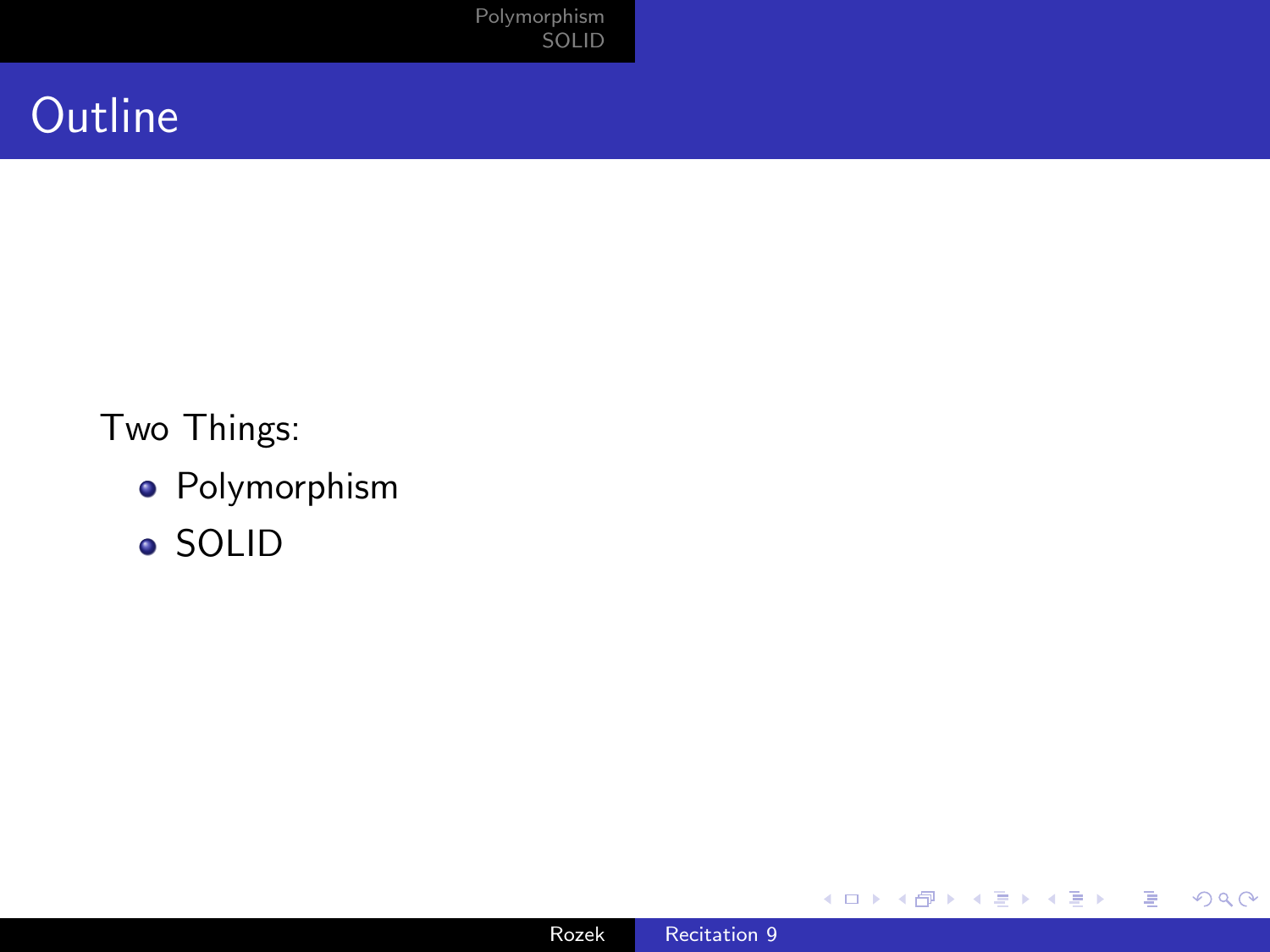# <span id="page-2-0"></span>Overriding vs Overloading

Recall from Recitation 3...

- Overloaded methods is a language feature that allows for the same method name with different argument types. These are bound with statically.
- Overridden methods changes the method called when a subclass uses the same method name as the superclass. These methods are bound dynamically. Argument types must be the same but return type may differ.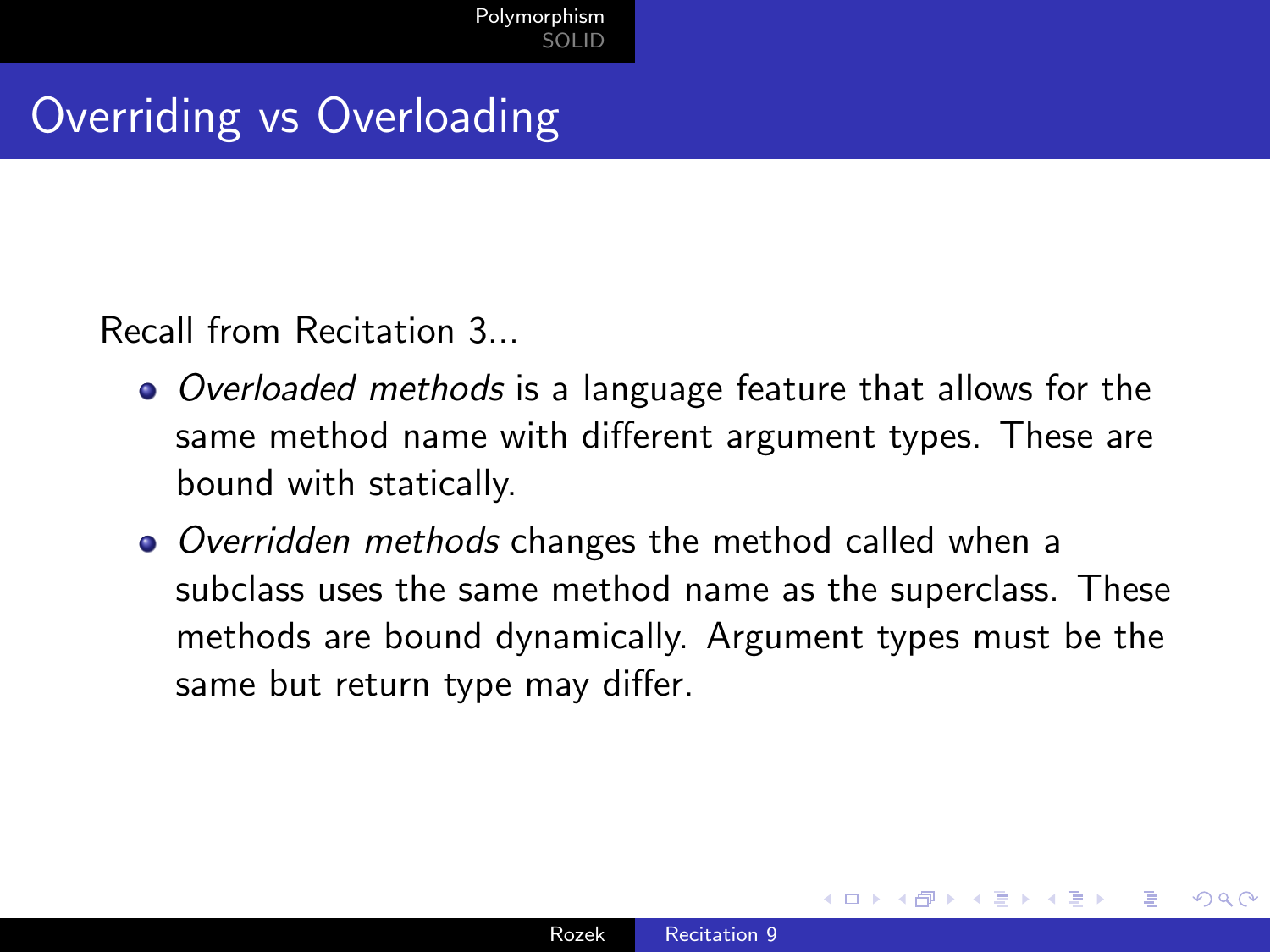- **1** What is static binding?
- **2** What is dynamic binding?

∢⊡

**B** 

E

≣

-b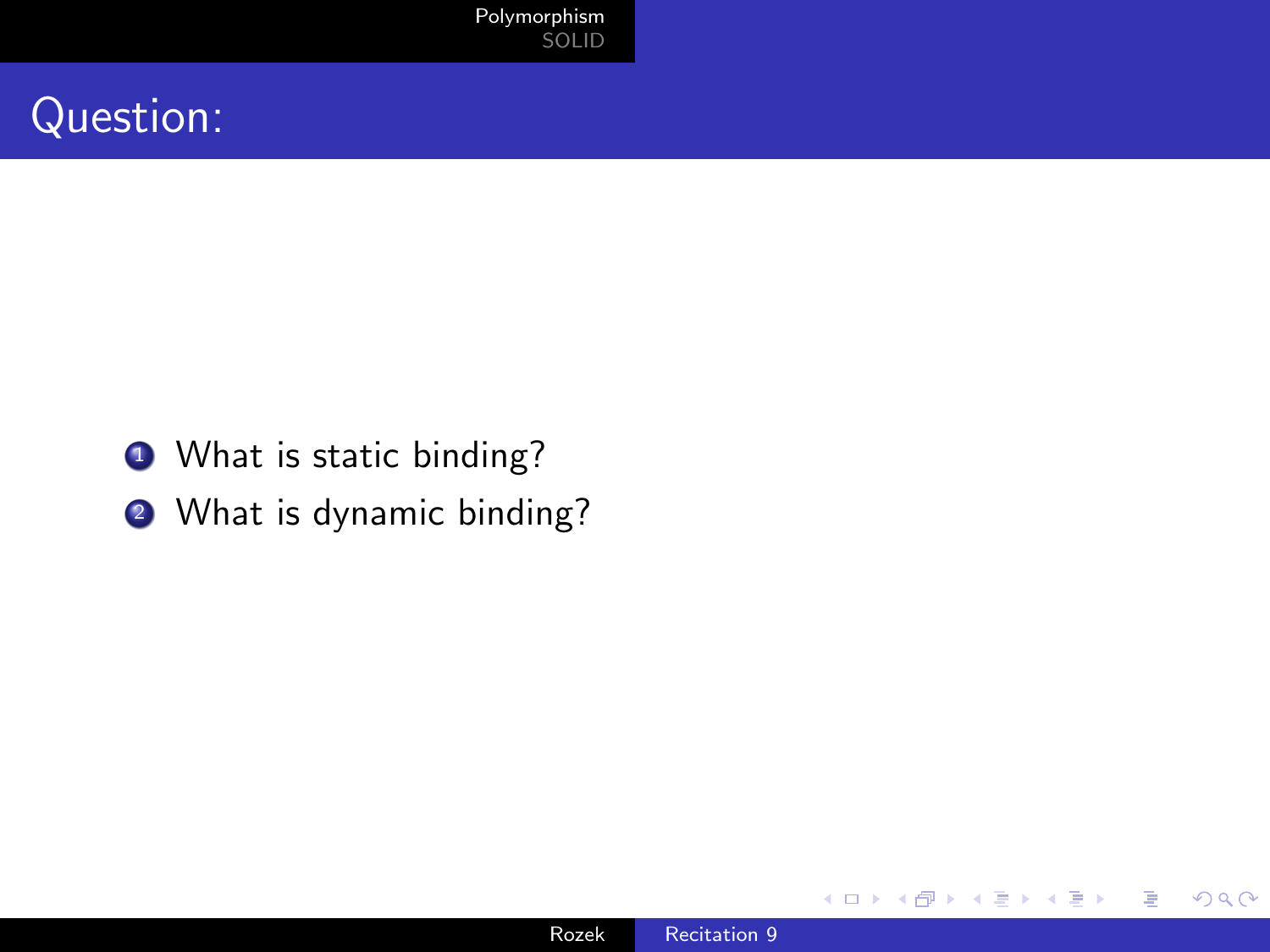[Polymorphism](#page-2-0) [SOLID](#page-9-0)

#### Method Call Execution

- What happens under the hood when you call a method?
- We'll need to consider what happens in compile-time and run-time.

 $QQ$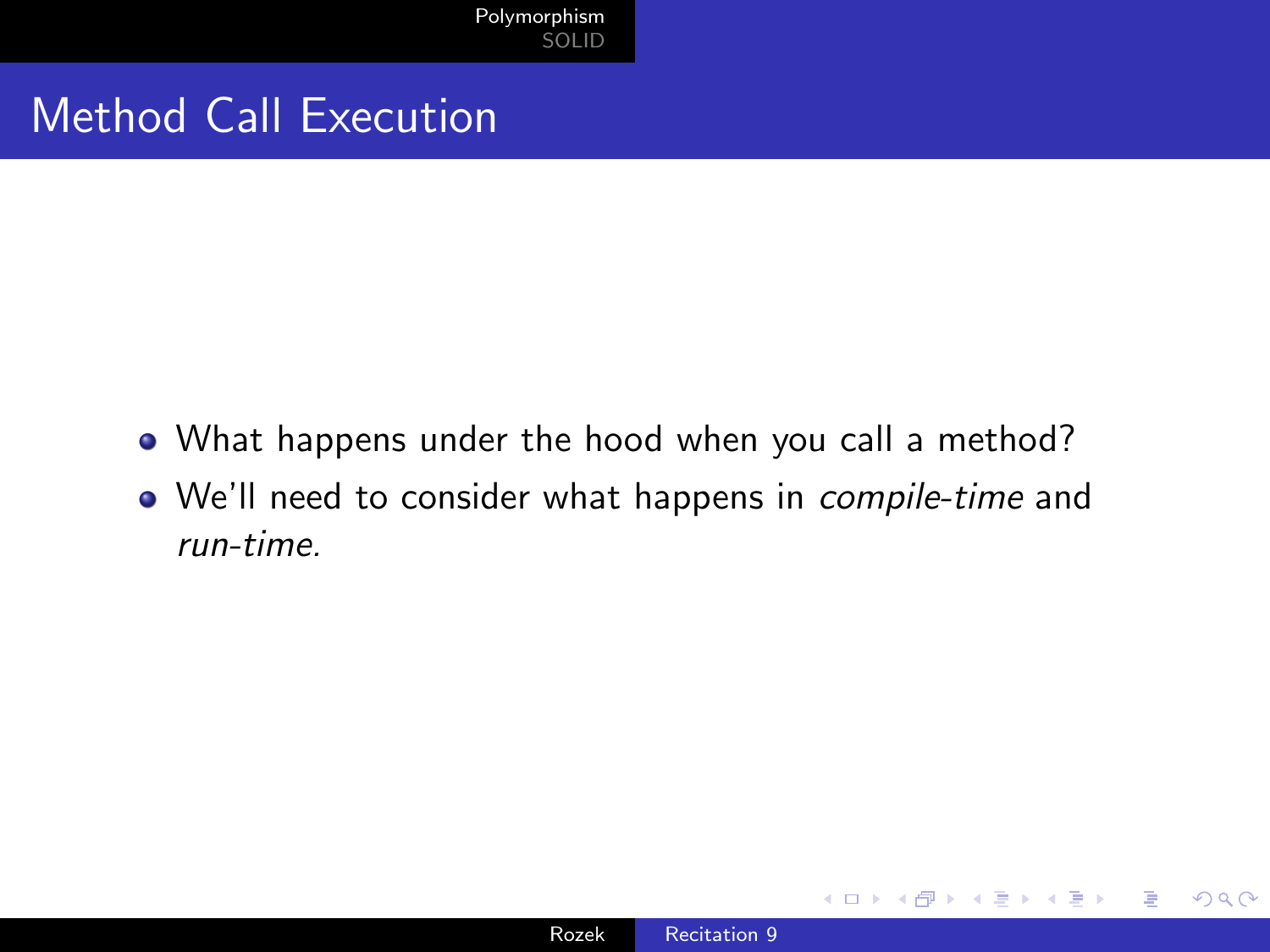# Compile Time Method Determination

Consider the following example: p1.playCard(5);

- **1** Determine the method's class: Player
- <sup>2</sup> Determine the method signature: void playCard(int)
- <sup>3</sup> Find all methods in the class that matches the signature.
	- This includes inherited methods
	- Input arguments can be subtypes of found signatures
- **4** Discard methods that are not accessible
- **5** Keep most specific signature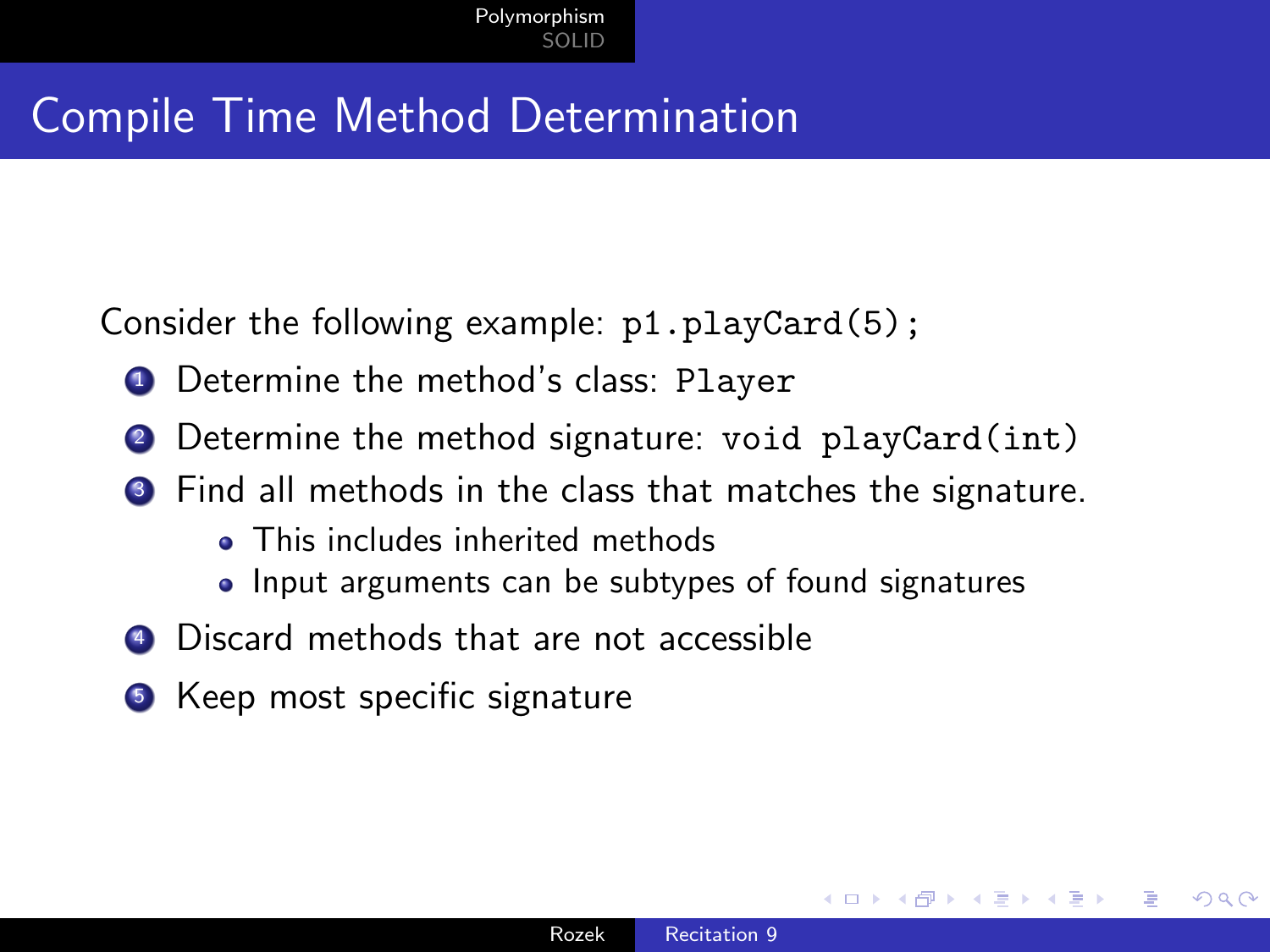# Run Time Method Determination

- **1** Determine the runtime type of p1 by checking the heap
- <sup>2</sup> Until the method is found:
	- **O** Find the method that matches the method call's signature.
	- **2** If found, invoke.
	- **3** Otherwise, check the superclass.

Note: This is guaranteed to find a method since it passed compilation.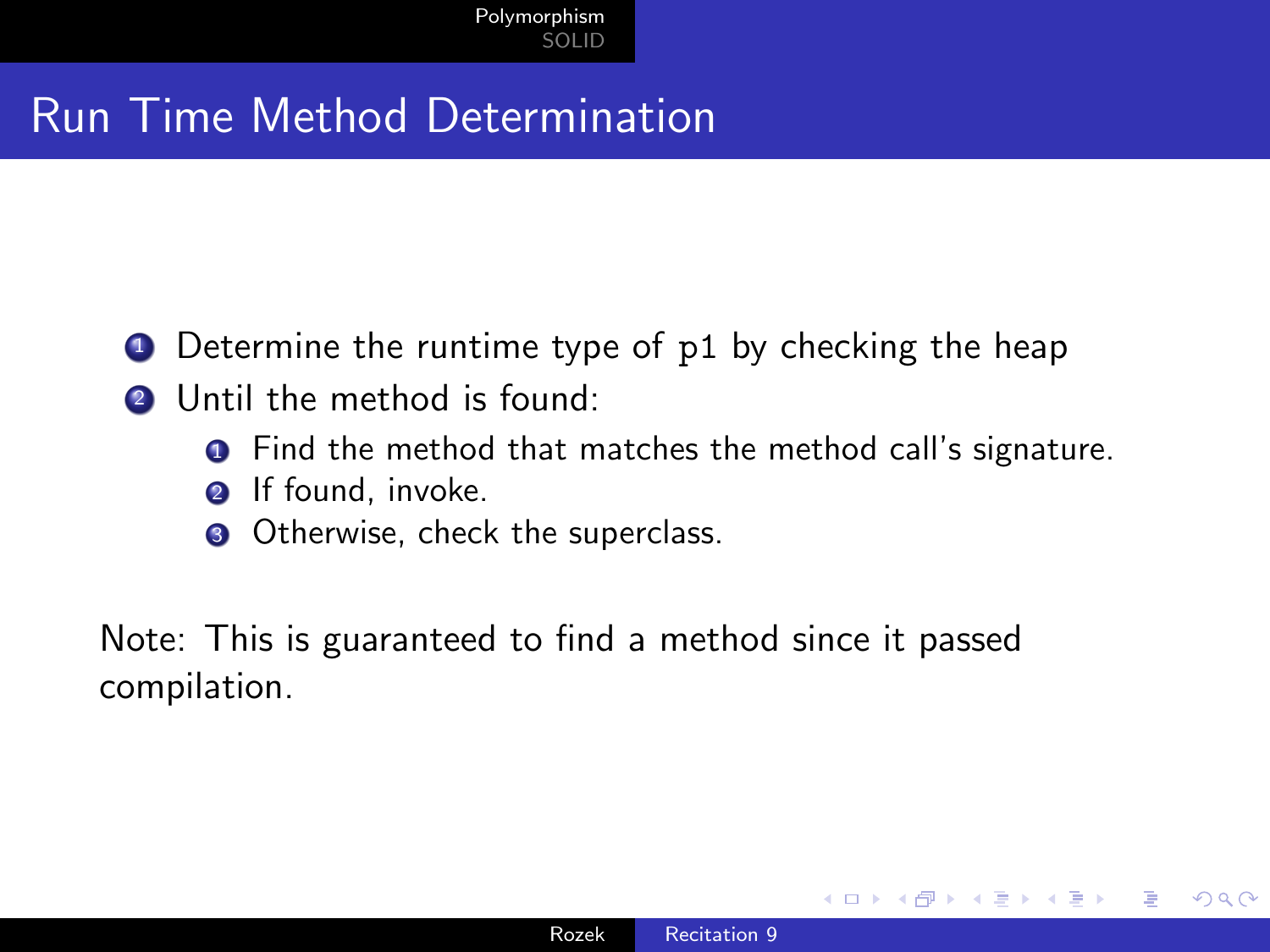# Polymorphism

- Polymorphism provides one interface to data of a different type.
- Ad-Hoc Polymorphism
	- Functions that behave differently depending on the arguments supplied.
	- **Ex:** Overloading
- **•** Parametric Polymorphism
	- Types that are not specified but can represent any type.
	- $\bullet$  Ex: Java Generics,  $C++$  Templates
- Subtype Polymorphism
	- Where a subtype relates to a supertype by some notion of substitutability.
	- **Ex:** Overrides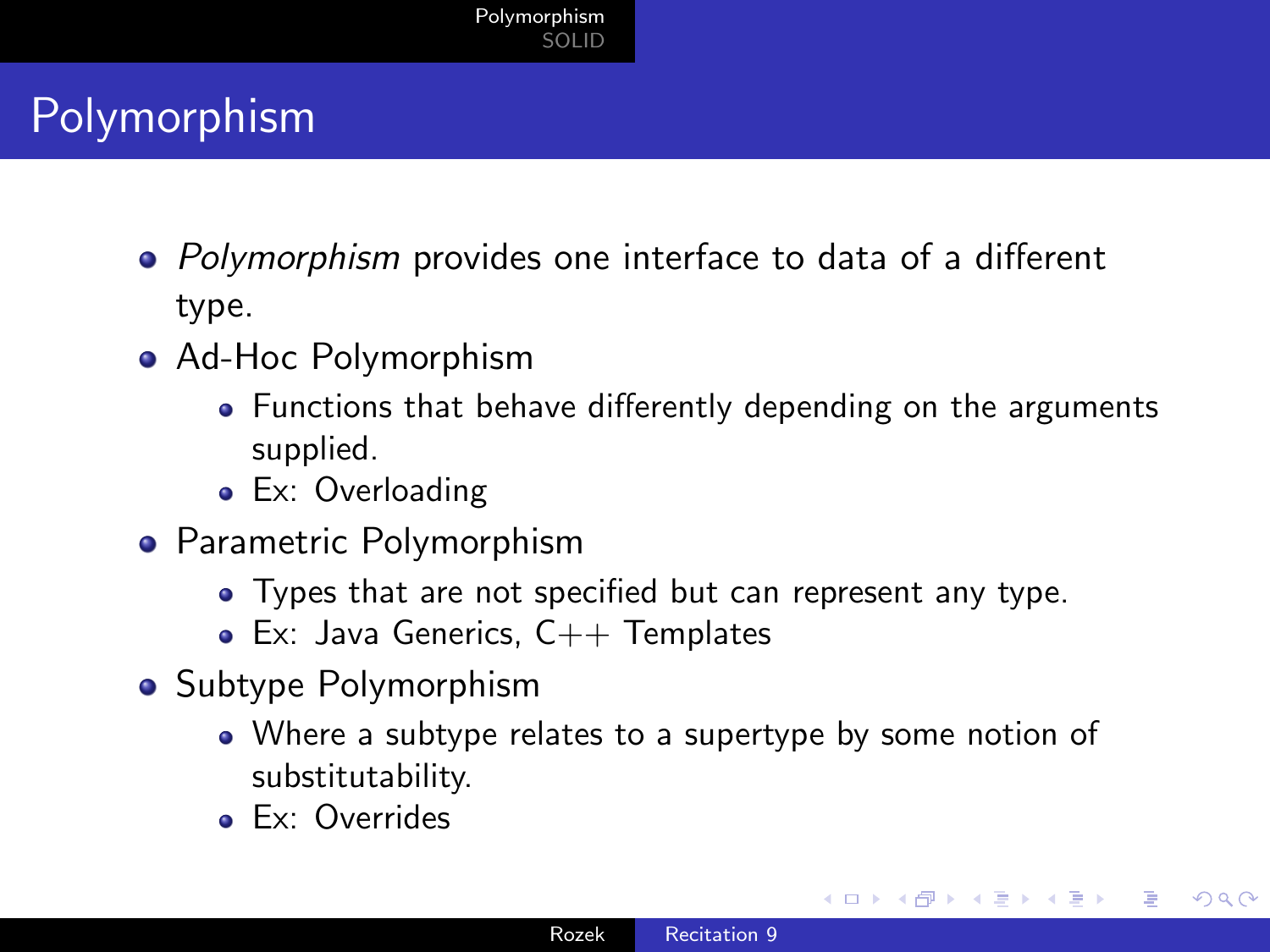What type of polymorphism are the following featuring?

- $\bullet$  ArrayList<int> x = new ArrayList<int>();
- $2$  p1.equals(p2);
- <sup>3</sup> Brandon.say("Hi"); Brandon.say("Hi␣Bob", bob);

 $2990$ 

∍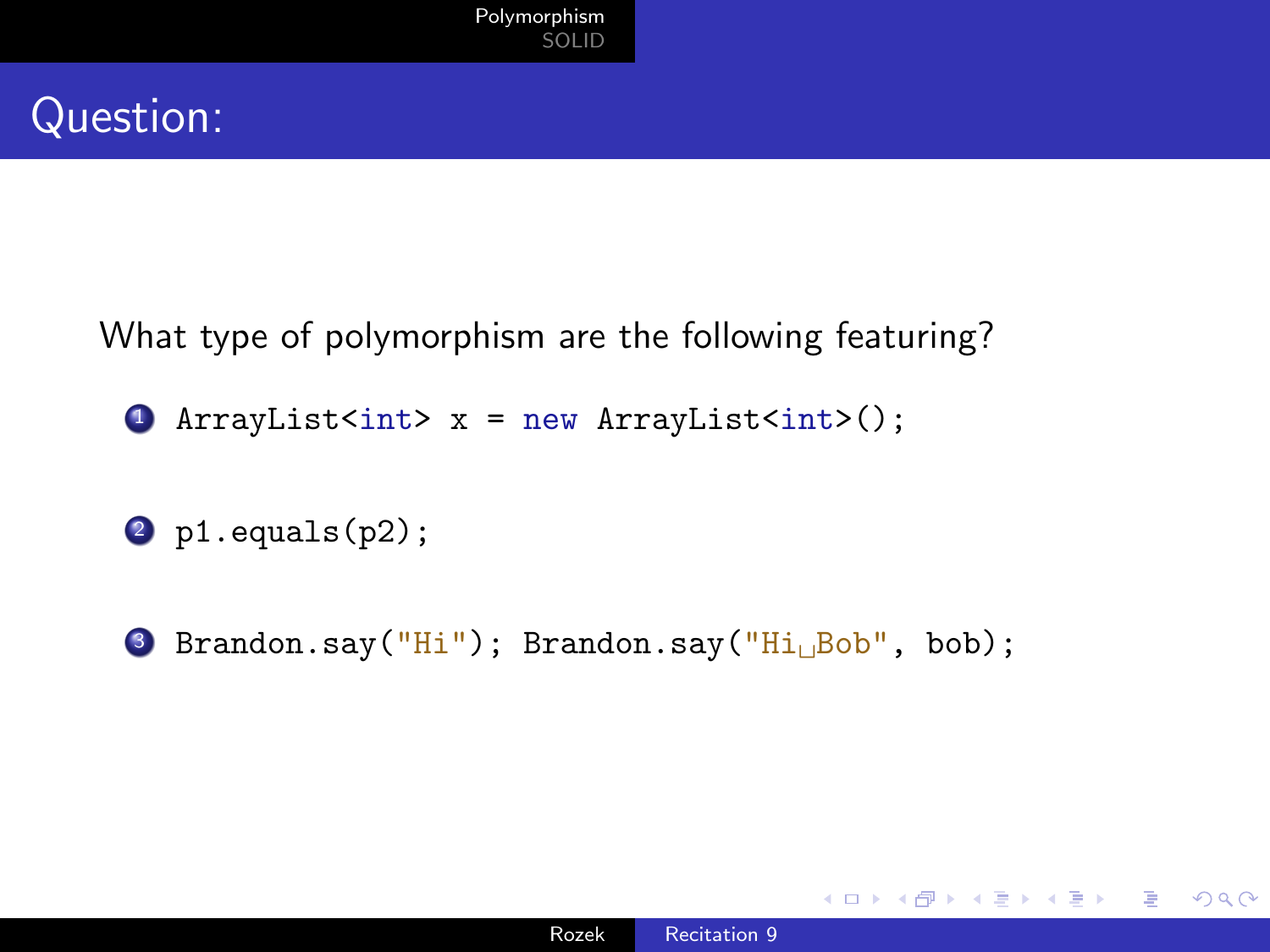# <span id="page-9-0"></span>SOLID

- **Single Responsibility Principle:** Every class should have one job.
- Open-Closed Principle: Software entities should be open for extension but closed for modification.
- Liskov Substitution Principle: An object with stronger specification can be substituted for an object with a weaker one without altering correctness.
- Interface Segregation Principle: Many client-specific interfaces are better than one general-purpose interface.
- **Dependency Inversion Principle:** Depend upon abstractions, not concretions.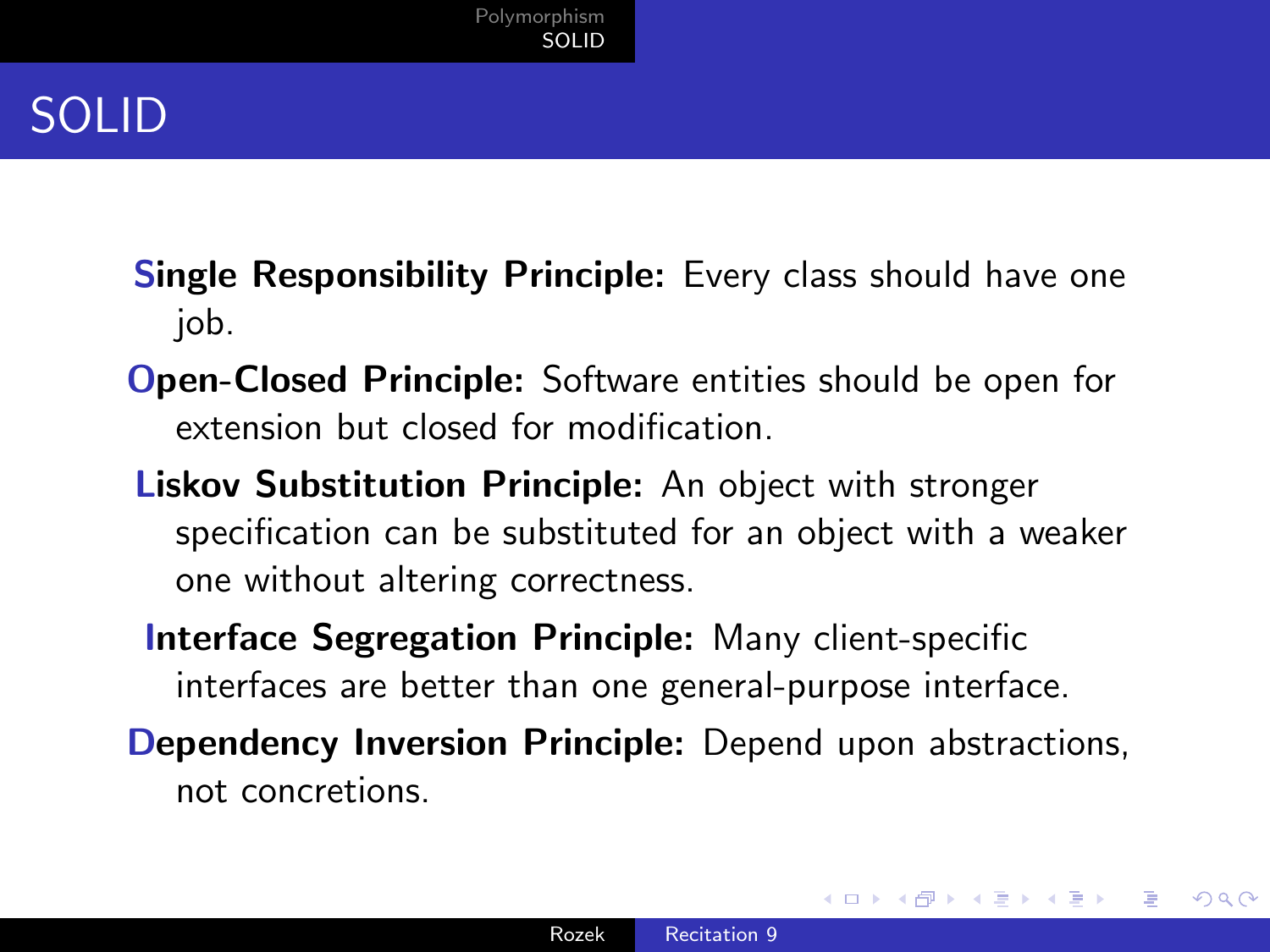# **Subclassing**

Inheriting a class in Java is the same as subclassing.

Benefits:

- **•** Reuse of code: fields and methods
- Simpler Maintenance: Fix issues only in superclass

Disadvantages:

- May break one of the equivalence relation properties.
- Fragile Base Class Problem: Changes in the implementation details of the superclass can break subclasses.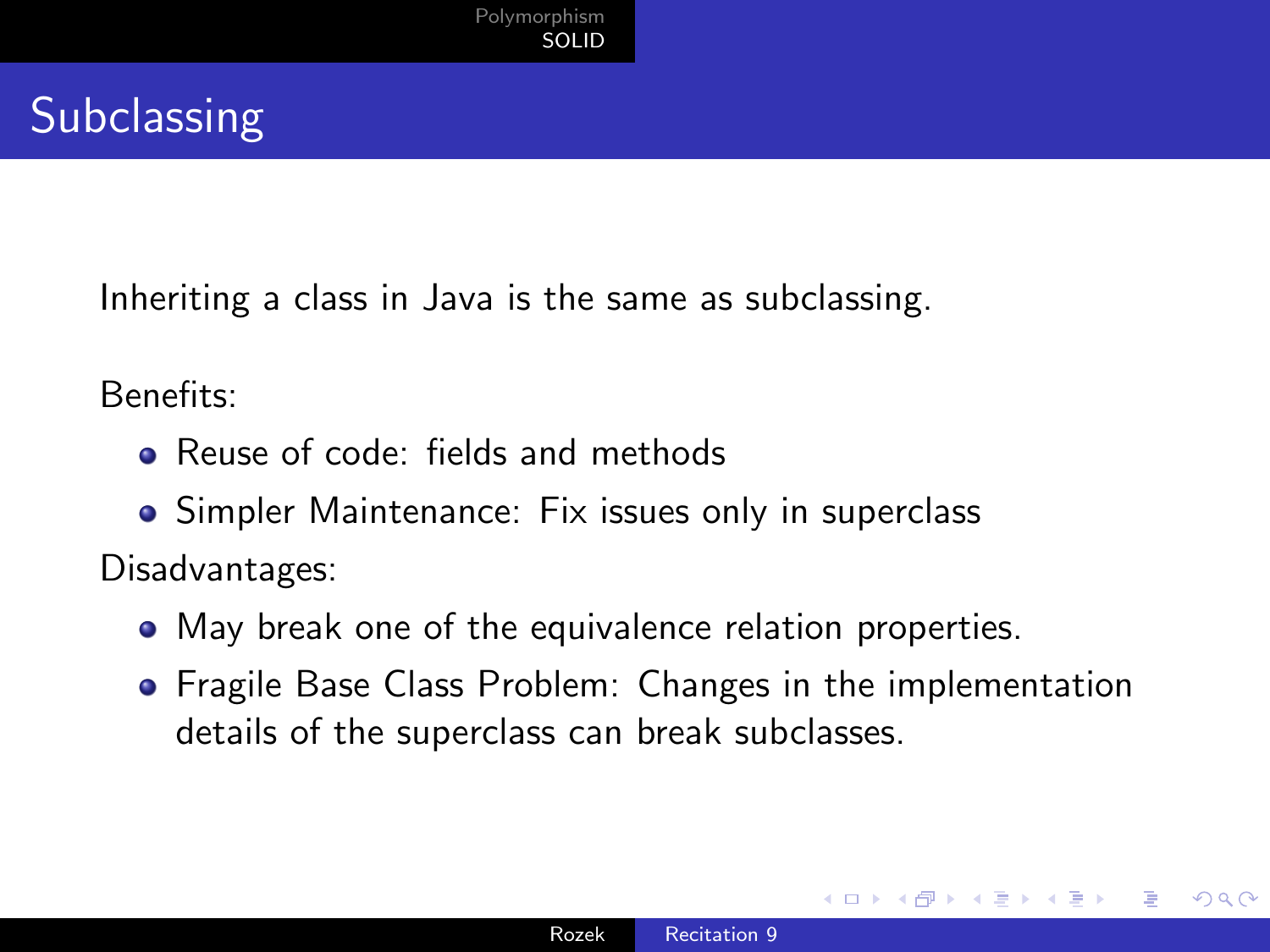# True Subtypes

A class  $B$  is a true subtype if:

- $\bullet$  B is a subclass of A AND
- $\bullet$  B has a stronger specification than A

つくへ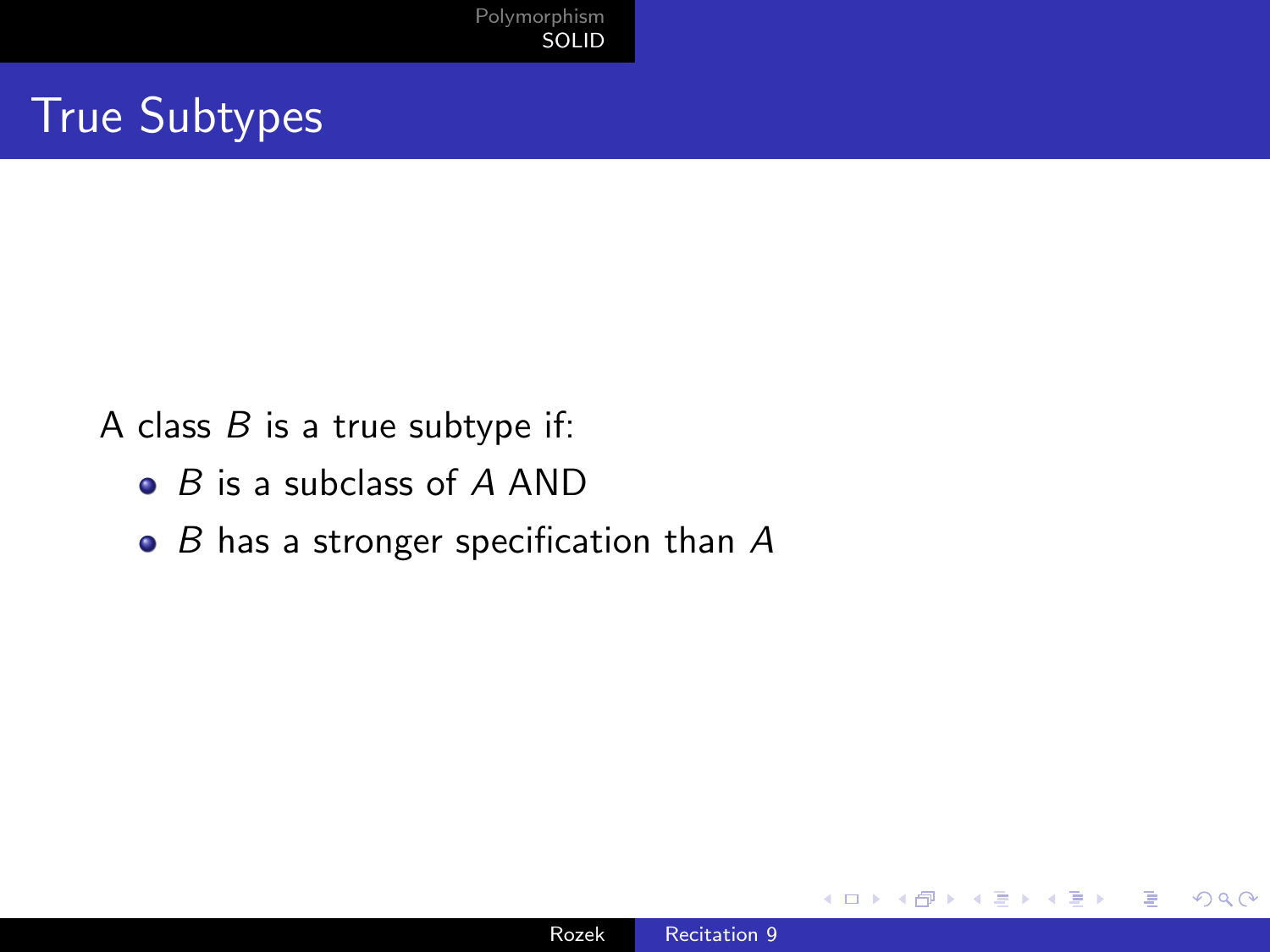- **1** What makes one specification stronger than another?
- 2 Are Java subtypes true subtypes?

 $299$ 

э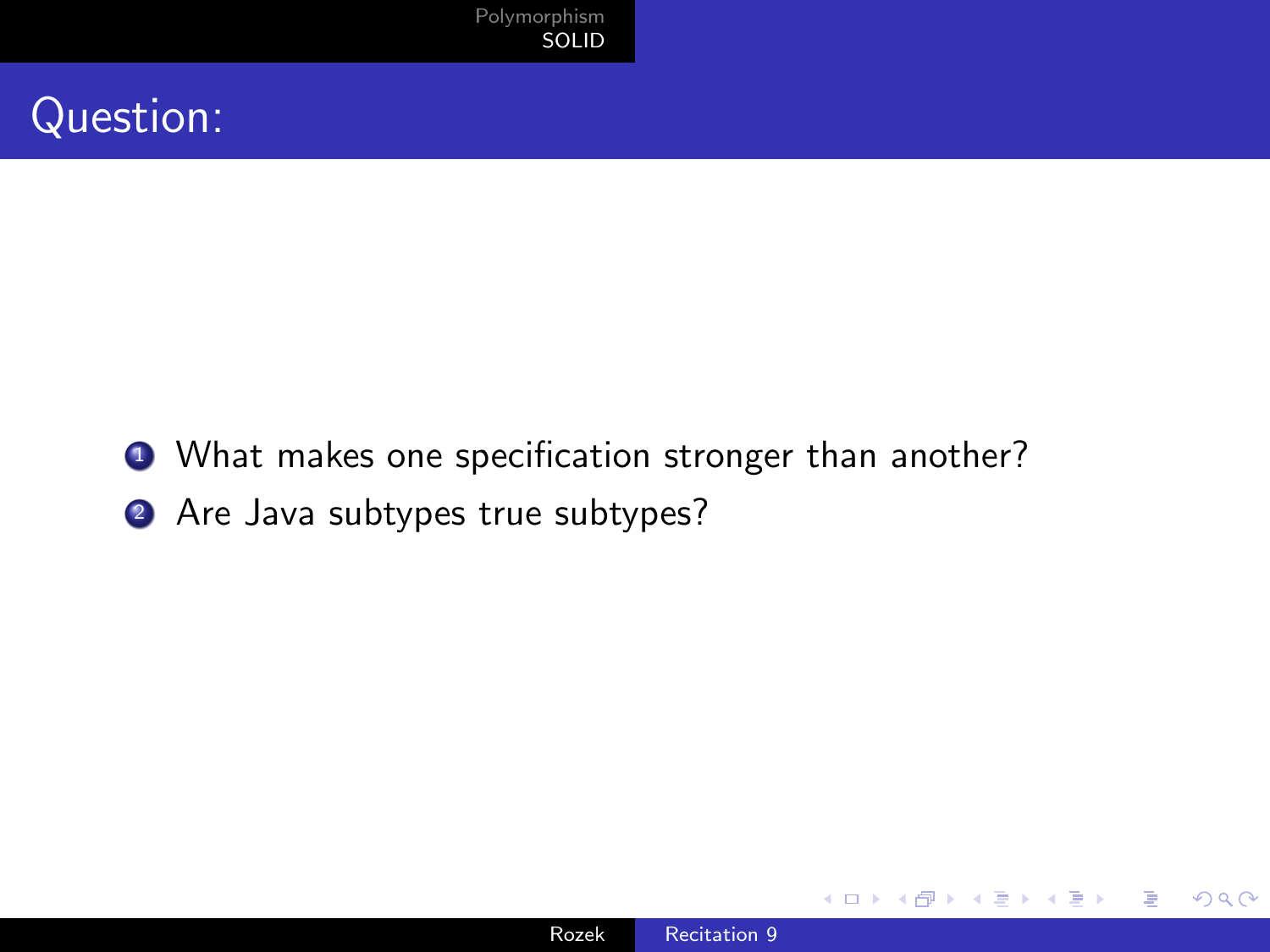#### Liskov Substitution Principle

One good software design practice is to ensure that every subclass is a true subtype of its superclass.

How? Given a subclass B of A:

- $\bullet$  B should not remove methods from A
- $\bullet$  For each method  $B.m$  that override's  $A.m$ ,  $B.m$  must not have a weaker spec than A.m.
- Any property guaranteed by supertype must be guaranteed by subtype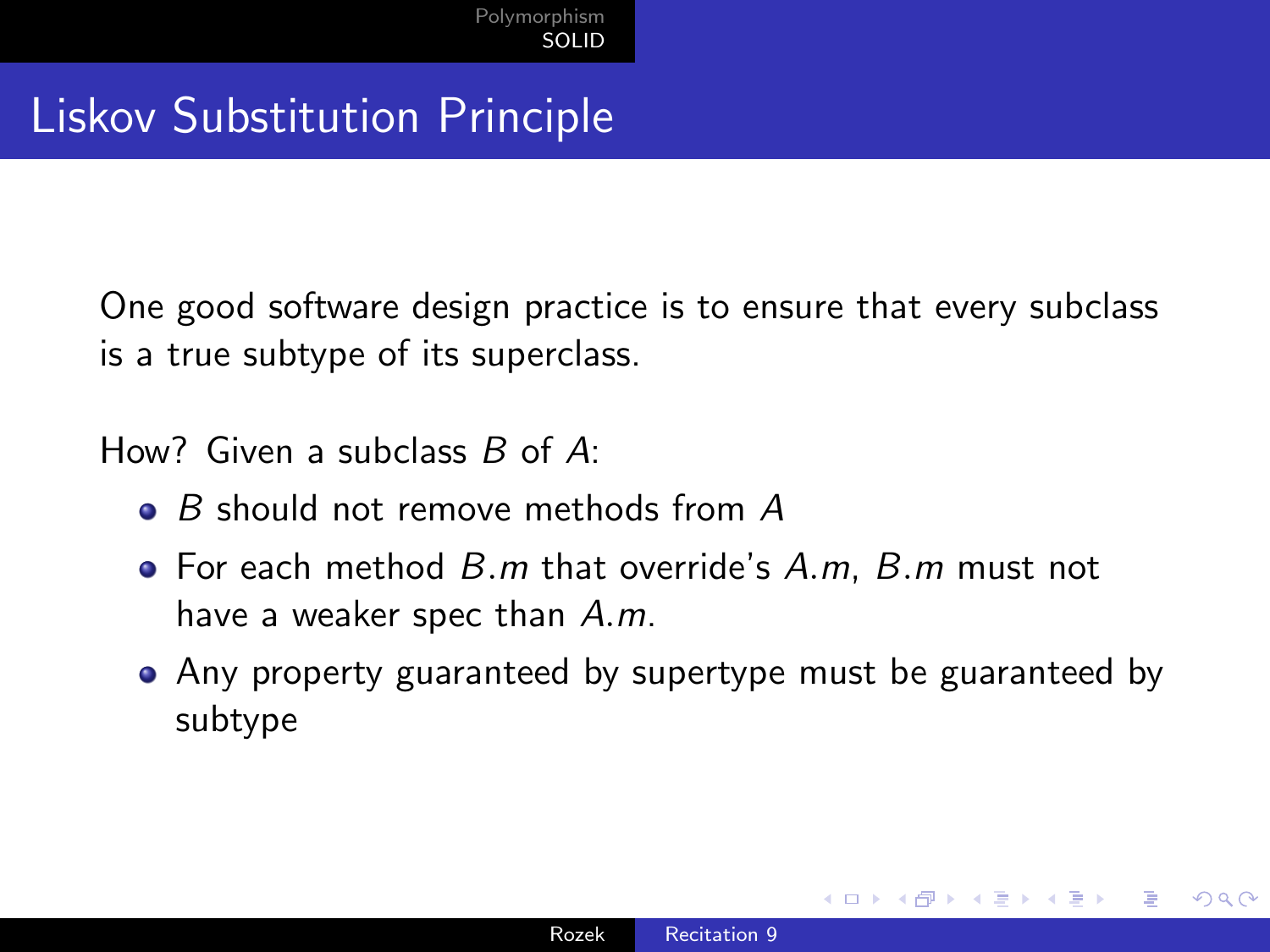#### Contravariance and Covariance Review

Review from Recitation 5...

Lets say we have classes Student and Person where Student is a subtype of  $(<)$  Person.

Now consider the composite classes C<Student> and C<Person>:

- $\bullet$  The relationship is *covariant* if C<Student>  $\lt$ : C<Person>
- $\bullet$  The relationship is contravariant if C<Person>  $\lt$ : C<Student>
- *Bivariant* is both covariant and contravariant.
- *Invariant* is neither covariant nor contravariant.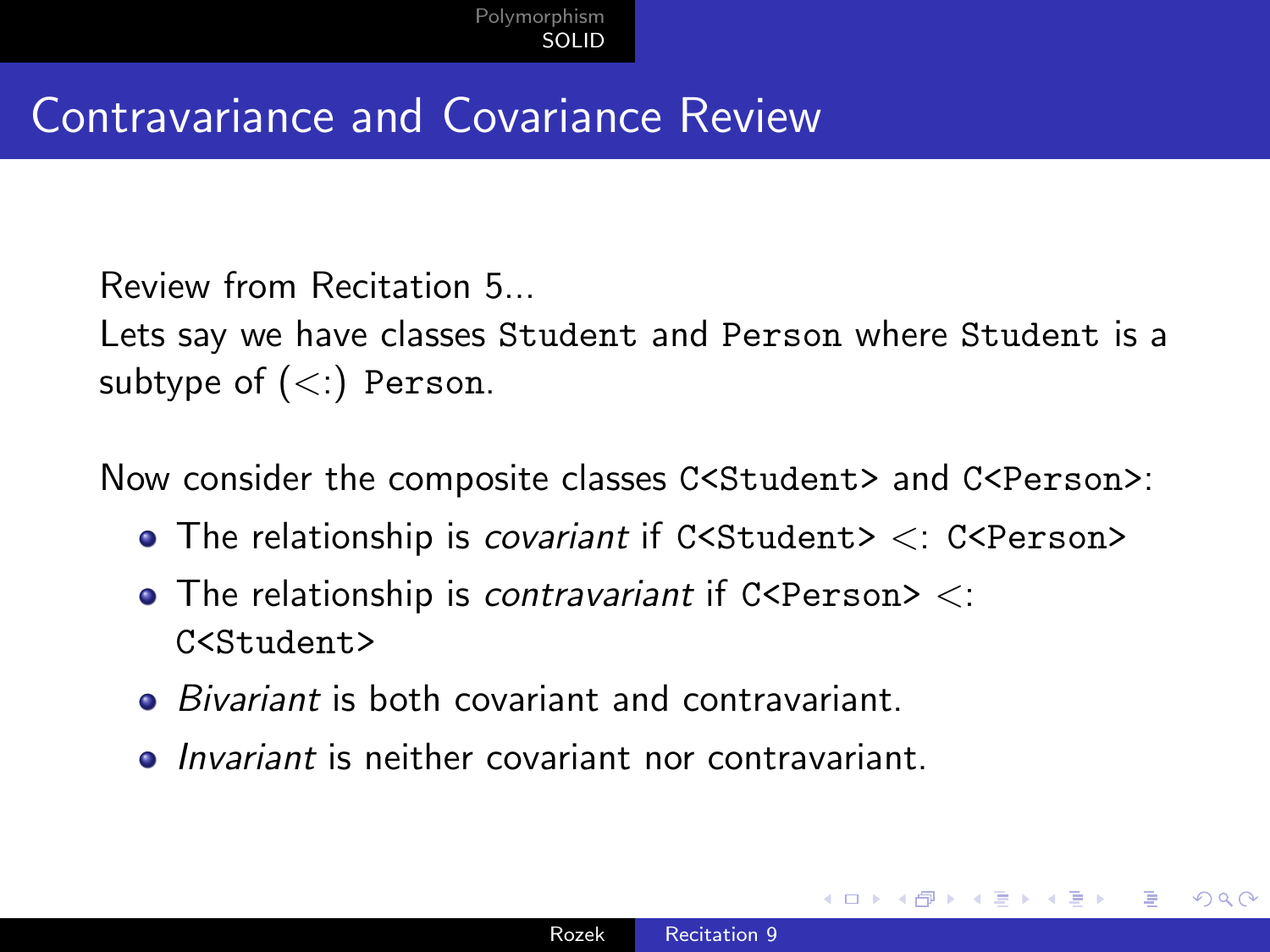#### What are the variances of the following?

- **1** Java Arrays?
- <sup>2</sup> Java Generics?

4 **ED**  $\mathcal{A}$  E

≣

-b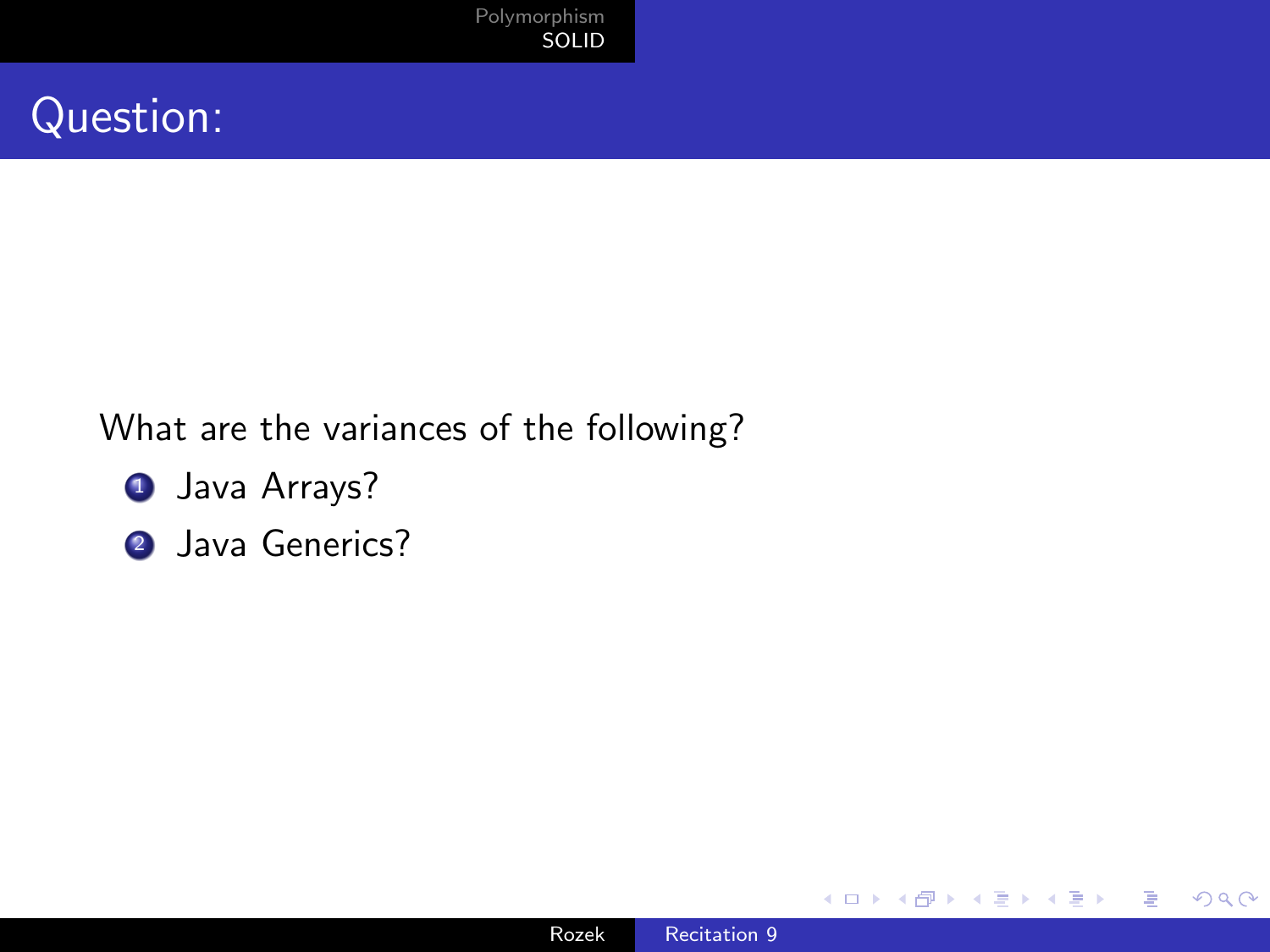# Liskov Substition Principle Rules

- Parameter types of A.m may be replaced by supertypes in subclass B.m.
- Return type of A.m may be replaced by subtype in subclass B.m
- No new exceptions should be thrown, unless the exceptions are subtypes of exceptions thrown by the parent
- Preconditions cannot be strengthened in the subtype.
	- You cannot require more than the parent
- **•** Postconditions cannot be weakened in the subtype.
	- You cannot guarantee less than the parent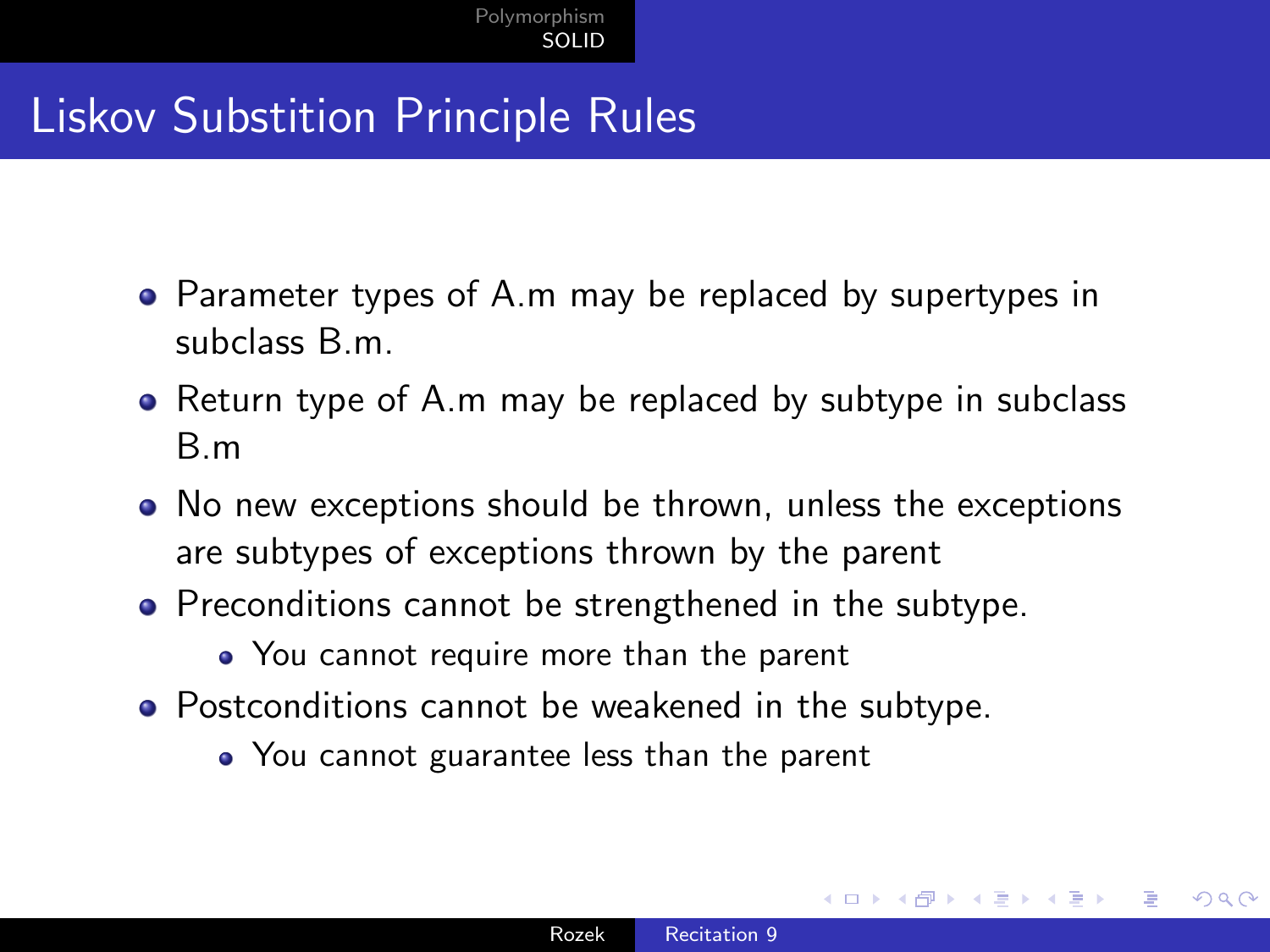# Substition Principle for Classes

Constraints on classes:

- Any property guaranteed by supertype must be guaranteed by subtype
- Subtype can strengthen and add properties
- Anything provable about A is provable about B
- A's rep invariant must hold in B
- No specification weakening
- No method removal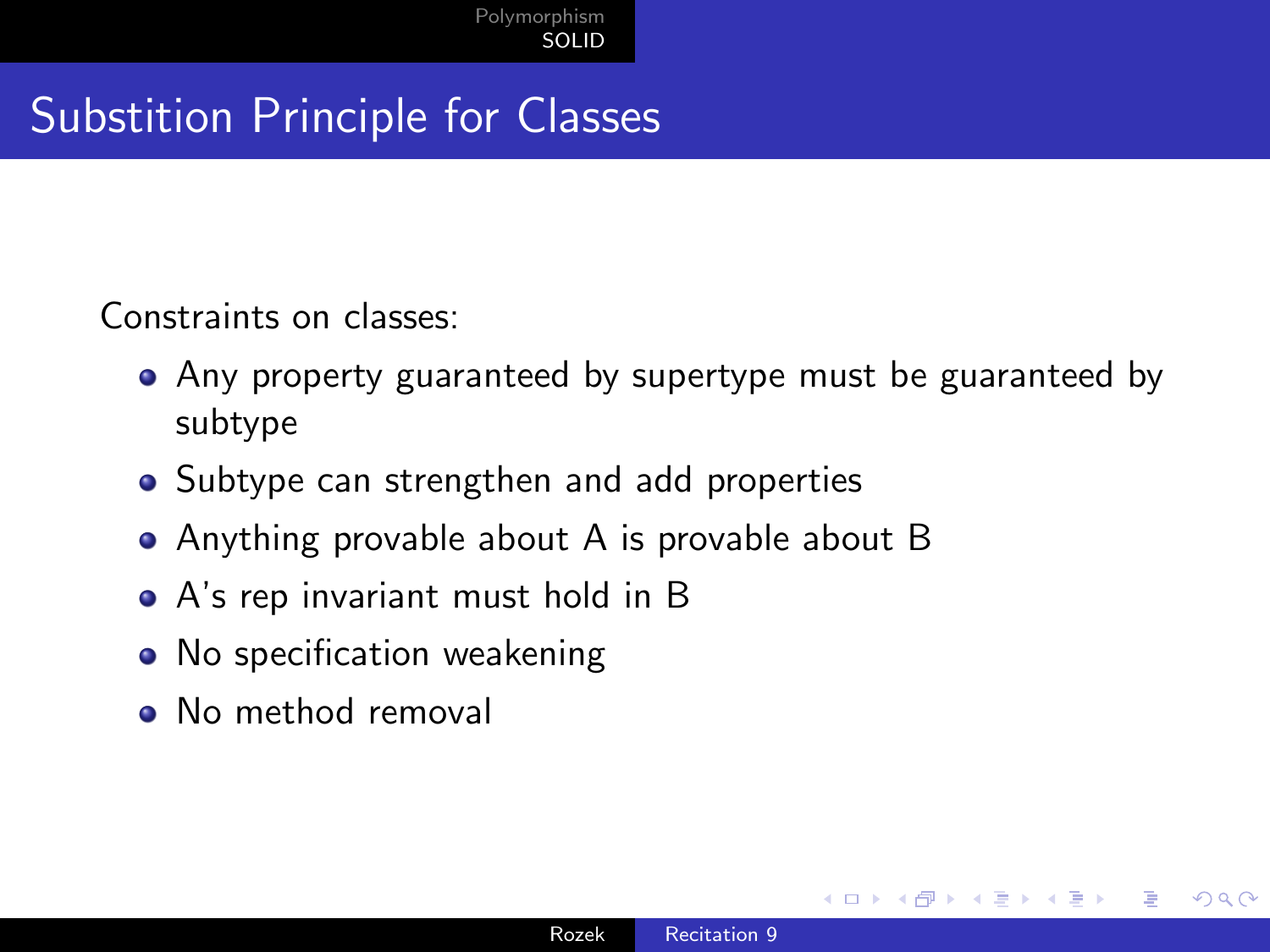# Substitution Principle for Methods

Constraints on methods:

- May introduce new methods
- Each override method must have a stronger or equal spec
- Weaker or equal precondition / Ask nothing extra of client
- Guarantee as much as supertype
- **•** Effects clause is at least as strict as supertype
- No new entries in modifies clause
- The overriding method satisfies the supertype spec
- No new exceptions in domain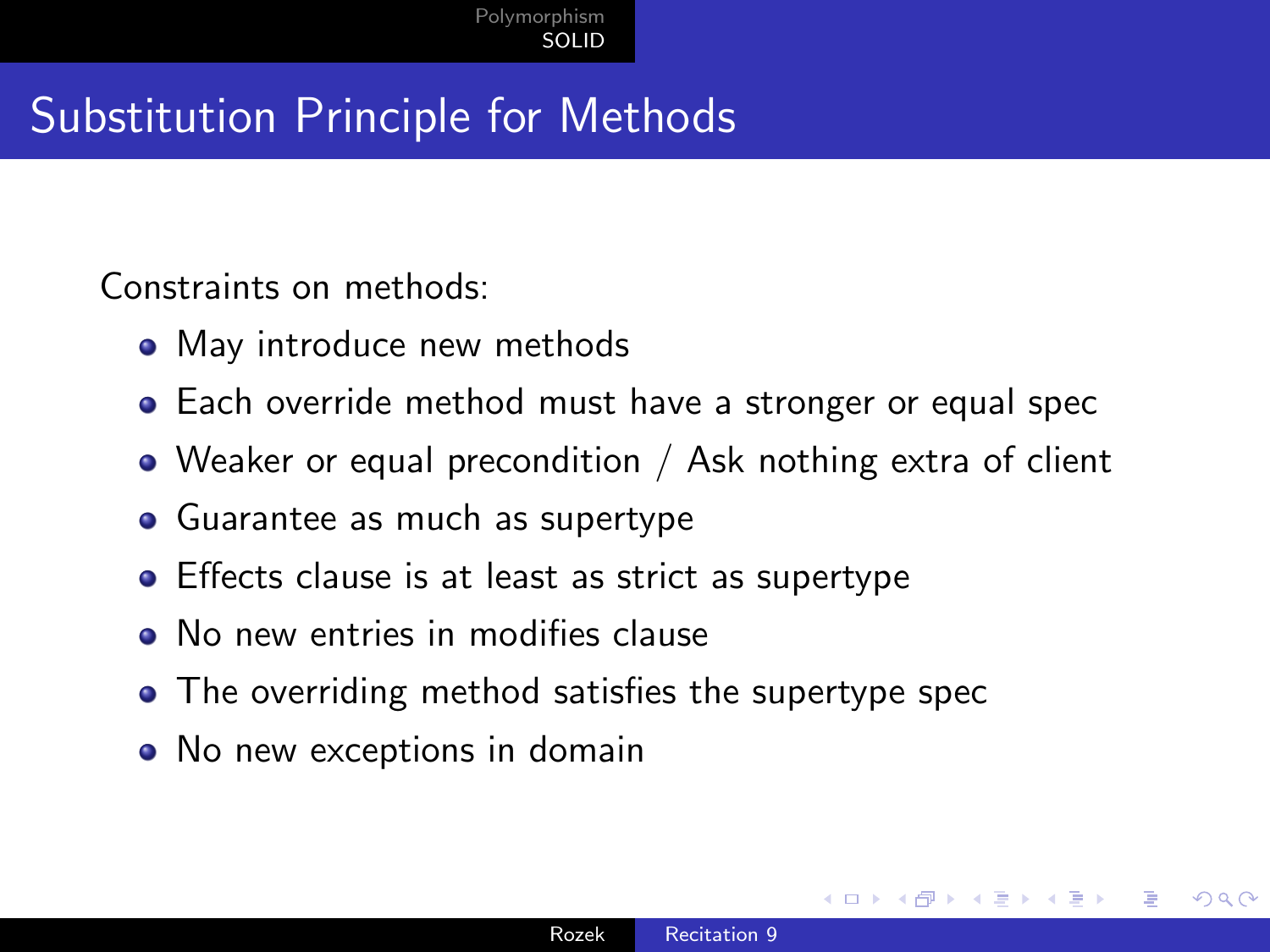- $\bullet$  If class A throws Error, can a true subtype B throw AssertionError?
- **2** If class A guarantees *balance*  $> 0$ , can a true subtype B guarantee *balance*  $> -1$ ?
- $\bullet$  Given a class A, can a true subtype B have less methods?

 $\Omega$